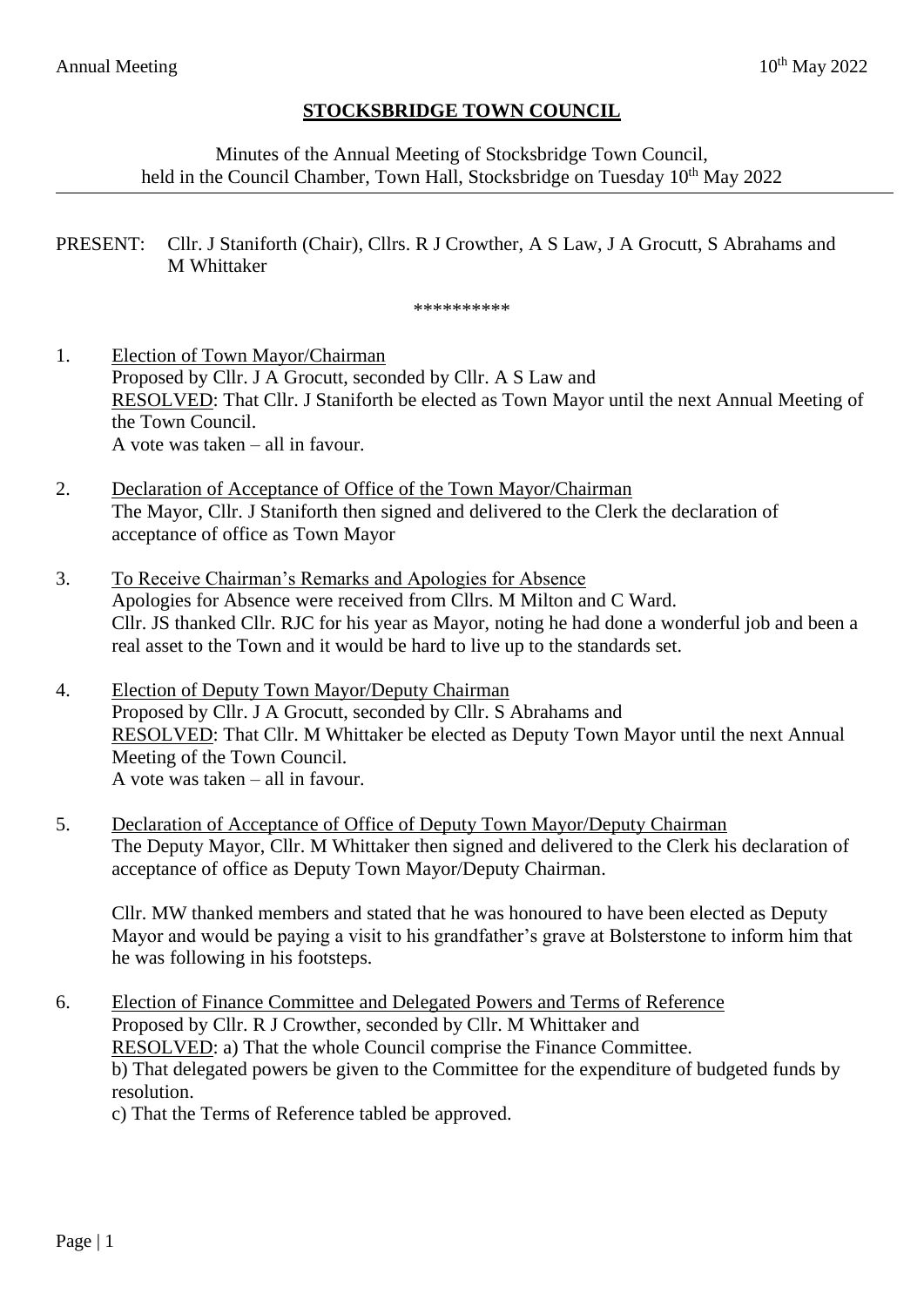7. Election of Recreation & Environment Committee and Delegated Powers and Terms of Reference

Proposed by Cllr. S Abrahams, seconded by Cllr. J A Grocutt and

RESOLVED: a) That the whole Council comprise the Recreation & Environment Committee. b) That delegated powers be given to the Committee for the expenditure of budgeted funds by resolution.

- c) That the Terms of Reference tabled be approved.
- 8. Election of Personnel Committee

Proposed by Cllr. A S Law, seconded by Cllr. R J Crowther and RESOLVED: a) That the Personnel Committee of the Town Council comprise of the Chairperson of the Council, the Chairperson of the Finance Committee and the Chairperson of the Recreation & Environment Committee.

b) That the delegated powers and Terms of Reference tabled be approved.

- 9. Election of ARC Management Committee and Delegated Powers and Terms of Reference Proposed by Cllr. A S Law, seconded by Cllr. S Abrahams and RESOLVED: a) That the ARC Management Committee of the Town Council comprise of Cllr. J Staniforth plus three Councillors to be designated as required. b) That delegated powers be given to the Committee for the expenditure of budgeted funds by resolution.
	- c) That the Terms of Reference tabled be approved.
- 10. Internal Audit

Proposed by Cllr. R J Crowther, seconded by Cllr. M Whittaker and RESOLVED:- That the Town Council formally appoint Town Parish Audit to undertake the Internal Audit of the Town Council accounts for the financial year 2022/2023.

- 11. Election of Representative to South Yorkshire Branch of the Yorkshire Local Councils Association Proposed by Cllr. J A Grocutt, seconded by Cllr. S Abrahams and RESOLVED: That due to the differing locations of these meetings any Councillor able to attend be nominated at Town Council meetings.
- 12. Election of Representative to Steel Valley Steering Committee Proposed by Cllr. R J Crowther, seconded by Cllr. S Abrahams and RESOLVED: That Cllrs. A S Law and M Whittaker be the Town Council representatives on the Steel Valley Steering Committee.
- 13. Election of Representative to Peak Park Parishes' Forum Proposed by Cllr. M Whittaker, seconded by Cllr. A S Law and RESOLVED:- That the Chairman receive the correspondence from the Peak Park Parishes Forum and would attend meetings if he was able.
- 14. Election of Representative to Bolsterstone Community Group Proposed by Cllr. M Whittaker, seconded by Cllr. S Abrahams and RESOLVED:- That Cllrs. A S Law and J A Grocutt be the Town Council representatives on the Bolsterstone Community Group.